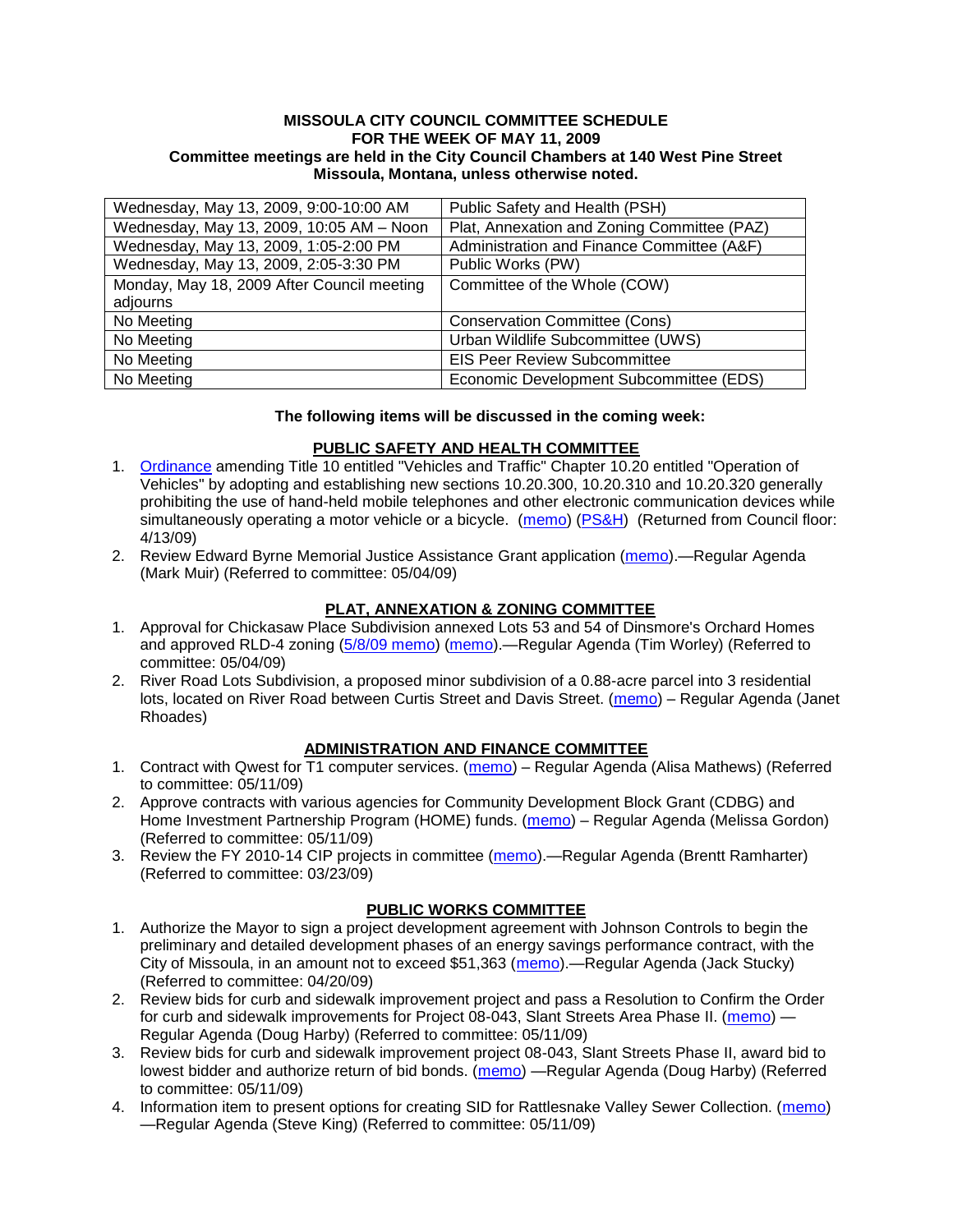5. Authorize Public Works staff to offer a \$500 rebate or coupon toward the connection to sewer through December 31, 2009 for existing homes. [\(PW\)](090429pw.doc) (Returned from council floor: 05/04/09)

# **COMMITTEE OF THE WHOLE**

- 1. Mayor's Update Ongoing in Committee. (Mayor Engen)
- 2. Updates from Council representatives on the Health Board, Community Forum, Transportation Policy Coordinating Committee, other boards and commissions as necessary. – (Ongoing in Committee)

#### 

**The following items have been referred to City Council committees, but the committees will not discuss them in the coming week:**

# **PUBLIC SAFETY AND HEALTH COMMITTEE**

- 1. Police Department Update Ongoing in Committee. (Mark Muir)
- 2. Fire Department Update Ongoing in Committee (Mike Painter)
- 3. Health Department Update Ongoing in Committee. (Ellen Leahy)
- 4. An [ordinance](ftp://ftp.ci.missoula.mt.us/Packets/Council/2007/2007-02-05/07-01-31 Helmet and bikes psh.htm) amending Chapter 10.42 of the Missoula Municipal Code entitled "Bicycles" that would require minors to wear headgear while bicycling on streets, roadways, sidewalks, alleys and trails; and holding responsible the parent or guardian of a minor found to be in violation of this ordinance. [\(Alternative Ordinance\)](ftp://ftp.ci.missoula.mt.us/Packets/Council/2007/2007-02-26/07-02-19_Alternative_Helmet_and_bikes.htm) [\(PS&H\)](ftp://ftp.ci.missoula.mt.us/Packets/Council/2007/2007-02-05/070131psh.pdf) (Returned from Council floor: 2/26/07)
- 5. Update on the Police facility project. [\(memo\)](ftp://ftp.ci.missoula.mt.us/Packets/Council/2008/2008-05-12/Referrals/Buildingpresentationreferral.htm) Regular Agenda (Mark Muir)(Referred to committee: 05/12/08)
- 6. An [ordinance](ftp://ftp.ci.missoula.mt.us/Packets/Council/2008/2008-12-15/2008CatOrdinanceAmendment%5B1%5D.pdf) amending Missoula Municipal Code Chapter 6.09 entitled "Missoula Cat Ordinance" section 6.09.010 through 6.09.090 to amend definitions, to limit the number of cats over the age of four months that a person, family, or household can harbor, keep, or maintain to five and to enact other general amendments. [\(PS&H\)](ftp://ftp.ci.missoula.mt.us/Packets/Council/2008/2008-12-15/081210psh.pdf) (Returned from Council floor: 01/12/09)
- 7. An [ordinance](ftp://ftp.ci.missoula.mt.us/Packets/Council/2008/2008-12-15/DogOrdinance--PSHrevisions.pdf) amending Missoula Municipal Code Title 6 entitled "Animals" generally amending Chapter 6.04 entitled "Animals Running at Large" and Chapter 6.08 entitled "Dogs and Pet Shops," increasing the fee when an animal is impounded and establishing a fee for a boarding kennel license. [\(PS&H\)](ftp://ftp.ci.missoula.mt.us/Packets/Council/2008/2008-12-15/081210psh.pdf) (Returned from Council floor: 01/12/09)
- 8. Authorize Police Department to hire Internet Crimes against Children (ICAC) officer, purchase printer/copier/scanner, lease vehicle for ICAC program [\(memo\)](ftp://ftp.ci.missoula.mt.us/Packets/Council/2009/2009-04-20/Referrals/ICACHiringEquipment.pdf).—Regular Agenda (Mark Muir) (Referred to committee: 04/20/09)

### **CONSERVATION COMMITTEE**

- 1. Discuss the ownership, licensing and permitting for Brennan's Wave [\(memo\)](ftp://ftp.ci.missoula.mt.us/Packets/Council/2008/2008-09-08/Referrals/ReferralBrennansWaveLicensing.pdf)—Regular Agenda (Donna Gaukler) (Referred to committee: 09/08/08)
- 2. Approve construction contracts for Phase 1 of White Pine Park Construction [\(memo\)](ftp://ftp.ci.missoula.mt.us/Packets/Council/2009/2009-02-09/Referrals/ReferralWhitePinePark/(2/).pdf).—Regular Agenda (Donna Gaukler) (Referred to committee: 02/09/09)
- 3. A policy statement for enhanced forest practices [\(memo\)](ftp://ftp.ci.missoula.mt.us/Packets/Council/2009/2009-02-23/Referrals/Forest_Practices_Referral.pdf).—Regular Agenda (Marilyn Marler and Ben Schmidt) (Referred to committee: 02/23/09)
- 4. Goal setting with Greenhouse Gas and Energy Conservation Team [\(memo\)](ftp://ftp.ci.missoula.mt.us/Packets/Council/2008/2008-09-08/Referrals/GGECTdialog.pdf)—Regular Agenda (Pam Walzer) (Referred to committee: 09/08/08)

### **PLAT, ANNEXATION & ZONING COMMITTEE**

- 1. Annexation. (see separate list at City Clerk's Office for pending annexations) (Ongoing in Committee)
- 2. Update the Rattlesnake Valley Comprehensive Plan Amendment [\(memo\)](ftp://ftp.ci.missoula.mt.us/Packets/Council/2007/2007-04-02/Referrals/Rattlesnake_Plan_Update_referral.pdf).—Regular Agenda (Dave Strohmaier) (Referred to committee: 04/02/07)
- 3. Discuss council's interest in pursuing a negotiated settlement over disputed trail conditions for Clark Fork Terrace No. 2 Subdivision [\(memo\)](ftp://ftp.ci.missoula.mt.us/Packets/Council/2008/2008-02-25/Referrals/Clark_Fork_Terrace_2.pdf).—Regular Agenda (Mayor Engen/Jim Nugent) (Referred to committee: 02/25/08)
- 4. Request to rezone the property legally described as Lot 3 of Scott Street Lots Subdivision, located in Section 16, T13N, R19W, P.M.M. form D (Industrial) to I-1 (Light Industrial), based on the finding of fact and conclusions of law. (PAZ [05/21/08\)](ftp://ftp.ci.missoula.mt.us/Packets/Council/2008/2008-06-02/080521paz.pdf) (Returned from Council floor: 6/2/08)
- 5. Discussion of OPG's proposed [task list](ftp://ftp.ci.missoula.mt.us/Packets/Council/2008/2008-07-07/UITaskList.pdf) [\(Urban Initiatives work plan\)](ftp://ftp.ci.missoula.mt.us/Packets/Council/2006/2006-06-12/Referrals/Urban_Init.htm).—Regular Agenda (Mike Barton) (Referred to committee: 06/12/06)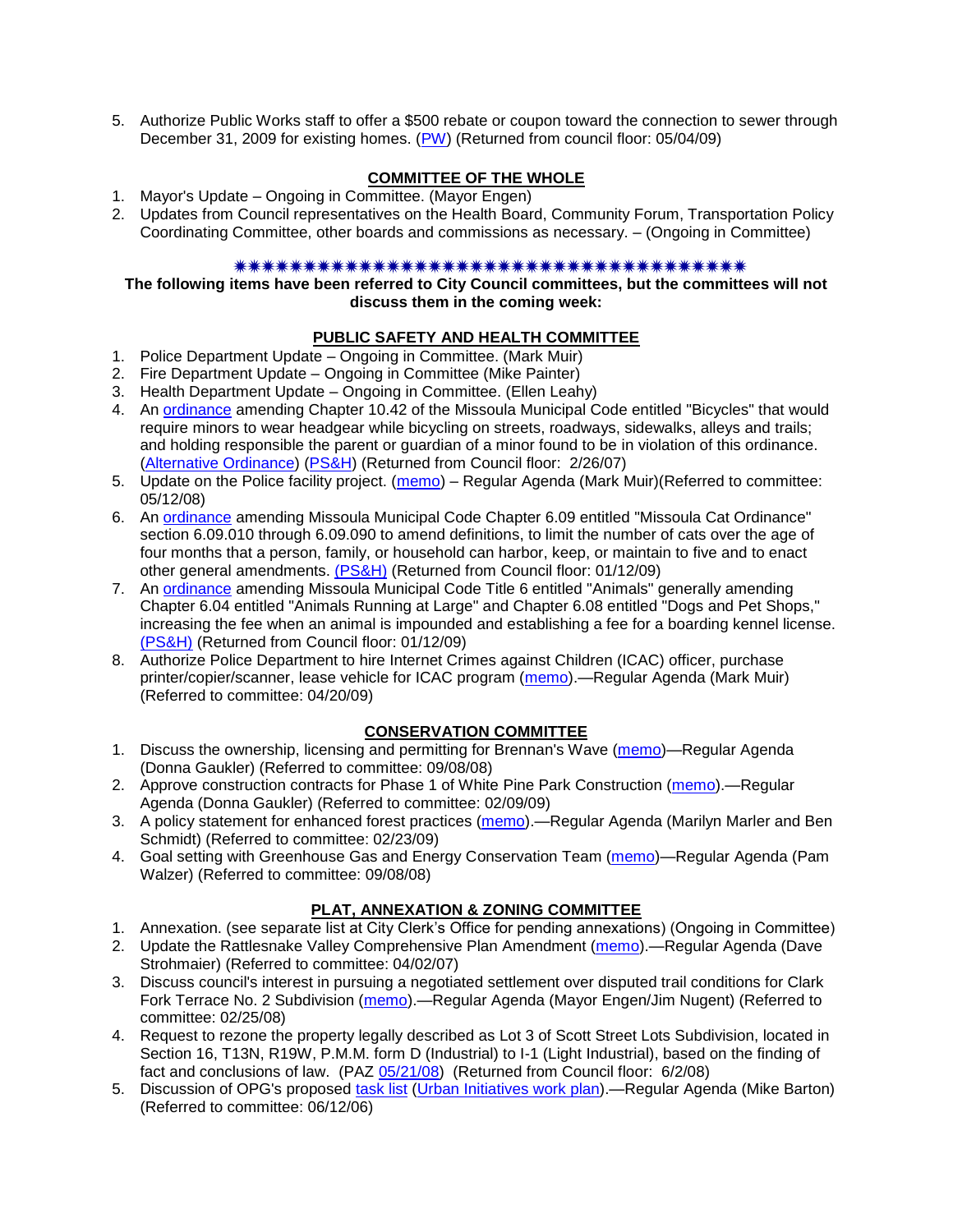- 6. Orchard Homes discussion and work session to set a foundation for considering annexation, rezoning, and subdivision proposals within the context of City land use and infrastructure policy. [\(memo\)](ftp://ftp.ci.missoula.mt.us/Packets/Council/2008/2008-07-14/Referrals/OrchardHomesDiscMemo.pdf)—Regular Agenda (Roger Millar) (Referred to committee: 07/14/08)
- 7. Correct the conflict in the height calculation regulations, between written language (a building envelope shall be established by showing the maximum vertical height allowed by zoning from finished grade) and the drawing on [page 151 o](ftp://www.co.missoula.mt.us/opg2/Documents/CurrentRegulations/CityZoningTitle19/CH19.67Hillside.pdf)f the [Zoning Ordinance.](ftp://www.co.missoula.mt.us/opg2/Documents/CurrentRegulations/CityZoningTitle19/CityOrdinanceLP.htm)--Regular Agenda (Ed Childers) (Referred to committee: 3/27/06)
- 8. Ongoing discussion of City planning issues with members of the Planning Board.--Regular Agenda (Bob Jaffe) (Referred to committee: 3/20/06)
- 9. Discussion on assuring the currency of growth policy amendments [\(memo\)](ftp://ftp.ci.missoula.mt.us/Packets/Council/2008/2008-09-08/Referrals/Plan_updates.pdf)—Regular Agenda (Dave Strohmaier) (Referred to committee: 09/08/08)
- 10. Consider an interim emergency ordinance for proposed amendments to the City Zoning Ordinance, Chapter 19.90 Signs [\(memo\)](ftp://ftp.ci.missoula.mt.us/Packets/Council/2008/2008-12-15/Referrals/ElectronicSignOrdinanceMemo.pdf).—Regular Agenda (Tom Zavitz) (Referred to committee: 12/15/08)
- 11. Consolidated Public Review Draft of the Missoula City Zoning Ordinance submitted by Duncan Associates to the Missoula Consolidate Planning Board for its review and recommendation [\(memo\)](ftp://ftp.ci.missoula.mt.us/Packets/Council/2009/2009-02-09/Referrals/CodeRewritetoPBMemo.pdf).—Regular Agenda (Roger Millar) (Referred to committee: 02/09/09)

### **ADMINISTRATION AND FINANCE COMMITTEE**

- 1. Approve claims. (Ongoing) (Consent Agenda)
- 2. Approve journal vouchers. (Ongoing) (Consent Agenda)
- 3. Approve budget transfers. (Ongoing) (Consent Agenda)
- 4. Update from the Missoula Performing Arts Center [\(memo\)](ftp://ftp.ci.missoula.mt.us/Packets/Council/2008/2008-04-07/Referrals/Performing_Arts_Center.pdf).—Regular Agenda (Dave Strohmaier) (Referred to committee: 04/07/08)
- 5. [Resolution](ftp://ftp.ci.missoula.mt.us/Packets/Council/2008/2008-09-22/referrals/Sewerrateresolution.pdf) revising the City's sewer use fee structure and increasing sanitary sewer rates by 5% per year for four years to support infrastructure improvements required to operate the city's sanitary sewer system. [\(A&F\)](ftp://ftp.ci.missoula.mt.us/Packets/Council/2008/2008-10-06/081001af.pdf) [\(Slideshow presentation as a webpage\)](ftp://ftp.ci.missoula.mt.us/Packets/Council/2008/2008-11-03/2008-11-03SewerUserRateIncrease_files/frame.htm) (Returned from Council floor: 11/03/08)
- 6. An ordinance amending the municipal code as it relates to bike licensing.  $(A&F)$  (Returned from council floor: 12/15/08)
- 7. Amend City Council Rule 21(a) to clarify quorum requirements [\(memo\)](ftp://ftp.ci.missoula.mt.us/Packets/Council/2008/2008-04-28/Referrals/CouncilRule21aReferral.pdf).—Regular Agenda (Jason Wiener) (Referred to committee: 04/28/08) (*Tabled in Committee on 02/11/09*)
- 8. Consider the establishment of Parks and Street Maintenance Districts [\(memo\)](ftp://ftp.ci.missoula.mt.us/Packets/Council/2009/2009-05-04/Referrals/MaintenanceDistricts.pdf).—Regular Agenda (Bob Jaffe) (Referred to committee: 05/04/09)
- 9. Implications of establishing maintenance districts. [\(memo\)](ftp://ftp.ci.missoula.mt.us/Packets/Council/2009/2009-05-11/Referrals/MaintenanceDistricts.pdf) Regular Agenda (Bob Jaffe) (Referred to committee: 05/11/09)

# **PUBLIC WORKS COMMITTEE**

- 1. Consider the sizes of grease interceptors for the restaurant industry [\(memo\)](ftp://ftp.ci.missoula.mt.us/Packets/Council/2008/2008-04-21/Referrals/Industrial_waste_restaurants.pdf).—Regular Agenda (Stacy Rye and Bob Jaffe) (Referred to committee: 04/21/08)
- 2. Consider restructuring the city's Sewer Loan Program along the lines of the recently approved change to the Sidewalk & Curb Loan Fund.—Regular Agenda (Ed Childers) (Referred to committee: 06/26/06)
- 3. Discussion item regarding complete streets [\(memo\)](ftp://ftp.ci.missoula.mt.us/Packets/Council/2008/2008-11-03/Referrals/completestreetsreferral.pdf).—Regular Agenda (Jason Wiener) (Referred to committee: 11/03/08)
- 4. Information item to present the City's Master Sidewalk Plan. [\(memo\)](ftp://ftp.ci.missoula.mt.us/packets/council/2009/2009-01-12/Referrals/MstrSdwlkPlnREF.pdf)—Regular Agenda (Doug Harby) (Referred to committee: 01/12/09)
- 5. Discussion item to consider vacating portions of an 1896 petition County road on the westerly side of Miller Creek Road [\(memo\)](ftp://ftp.ci.missoula.mt.us/packets/council/2008/2008-10-06/Referrals/MllrCkROWVacREF.pdf).—Regular Agenda (Monte Sipe) (Referred to committee: 10/06/08)
- 6. Discuss CS Porter School Crossing issue and develop approaches to remediate [\(memo\)](ftp://ftp.ci.missoula.mt.us/Packets/Council/2009/2009-02-23/Referrals/ReferralCSPorter.pdf).—Regular Agenda (Ed Childers) (Referred to committee: 02/23/09)
- 7. Discussion of local, city-sponsored energy production [\(memo\)](ftp://ftp.ci.missoula.mt.us/Packets/Council/2008/2008-12-22/Referrals/LocaLPowerReferral.pdf).—Regular Agenda (Ed Childers) (Referred to committee: 12/22/08)
- 8. Information item to review the Rattlesnake Valley traffic engineering study [\(memo\)](ftp://ftp.ci.missoula.mt.us/packets/council/2008/2008-08-25/Referrals/RsnakeTrfficStudyREF.pdf).—Regular Agenda (Steve King) (Referred to committee: 08/25/08)
- 9. Authorize speed limits [\(memo\)](ftp://ftp.ci.missoula.mt.us/Packets/Council/2008/2008-12-08/Referrals/ReferralAuthorizeSpeedLimits.pdf) [\(Speed Limits Memo –](ftp://ftp.ci.missoula.mt.us/packets/council/2008/2008-12-15/Referrals/SpeedLimitMemo.pdf) Steve King)[\(Presentation Maps\)](ftp://ftp.ci.missoula.mt.us/packets/council/2009/2009-01-05/Referrals/SpeedPresentation.pdf).—Regular Agenda (Ed Childers) (Referred to committee: 12/08/08)